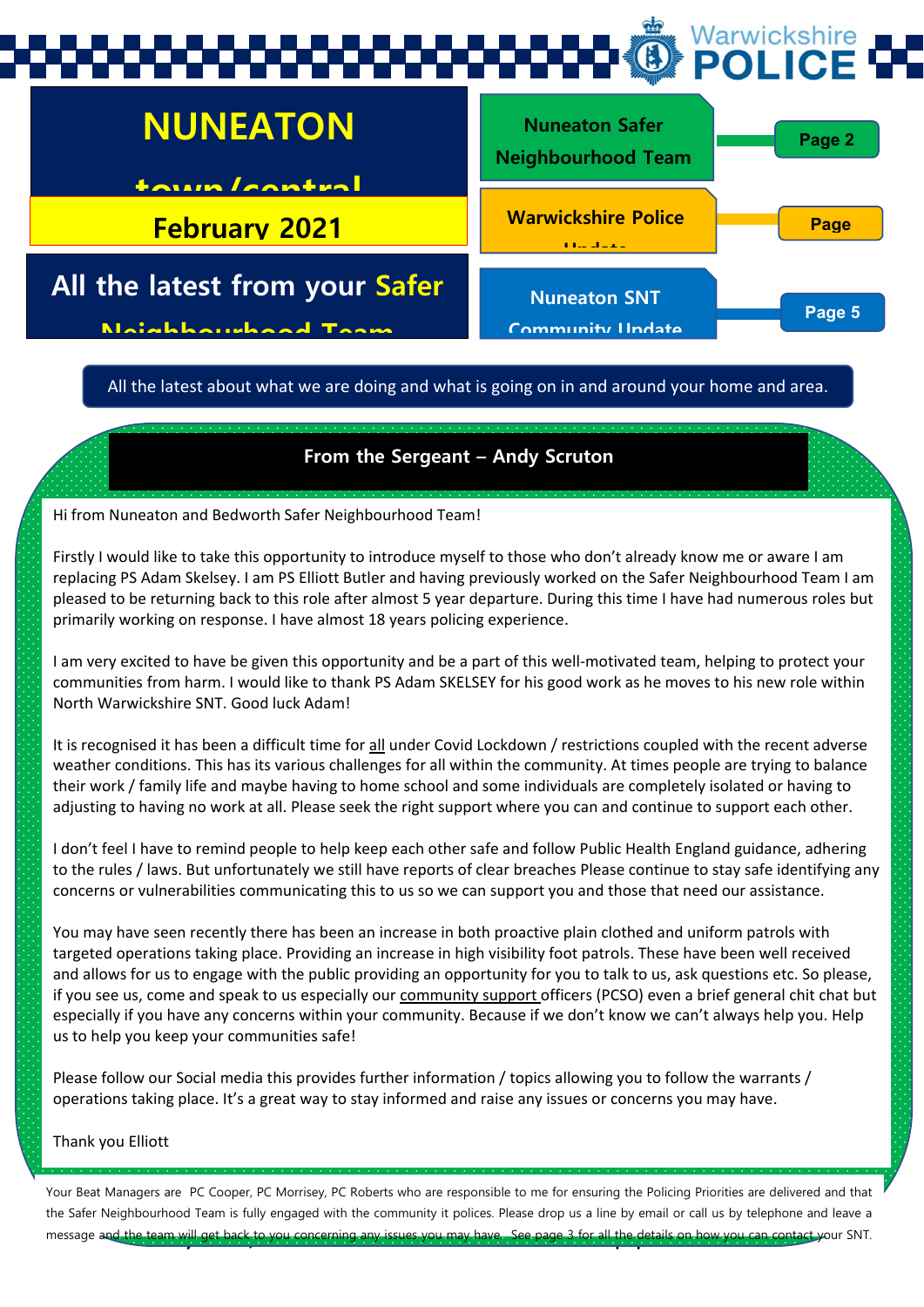l, **Nuneaton town/central Safer Neighbourhood Team** 

**How to keep up with Nuneaton central Safer Neighbourhood**  We are on Twitter: **@NuneatonCops** We are on Facebook: **Nuneaton and Bedworth Police**

## **Out and about with Nuneaton TOWN/CENTRAL**

Unfortunately due to Covid we have cancelled all events until further notice. When events can be planned safely they will be advertised.

Patrols in the town centre will continue by PC's and PCSO , it is vital people not to breech regulations that are in place.

You must not leave, or be outside of your home except where necessary. You may leave the home to:

- **Work -** You can only leave home for work purposes where it is unreasonable for you to do your job from home.
- **Volunteering -** You can also leave home to provide voluntary or charitable services.
- **Essential activities -** You can leave home to buy things at shops or obtain services where necessary.
- **Education and childcare -** You can only leave home for education, registered childcare, and supervised activities for children where the child is eligible to attend.
- **Exercise -** You can continue to exercise alone, with one other person or with your household or support bubble. This should be limited to once per day, and you should not travel outside your local area.
- **Medical reasons -** You can leave home for a medical reason, including to get a COVID-19 test, for medical appointments and for emergencies.
- **Maternity -** You can leave home to be with someone who is giving birth or, accessing other maternity services, or to be with a baby receiving neonatal critical care.
- **Harm -** You may leave home, to avoid injury or illness or to escape risk of harm (such as domestic abuse).
- **Compassionate visits -** You may also leave home to visit someone who is dying or someone in a care home (if permitted under care home guidance), hospice, or hospital, or to accompany them to a medical appointment.
- **Animal welfare reasons -** You can leave home for animal welfare reasons, such as to attend veterinary services for advice or treatment.

Note: more information on coronavirus lockdown rules can be on [www.gov.uk](http://www.gov.uk/)

Town Centre officers are reminding people daily of the lockdown rules, 4 fines have been issued by safer neighborhood officers due to rules not being adhered to. Additionally, 100 vehicles have been checked for speeding on Vicarage st, Nuneaton and only one vehicle was found speeding.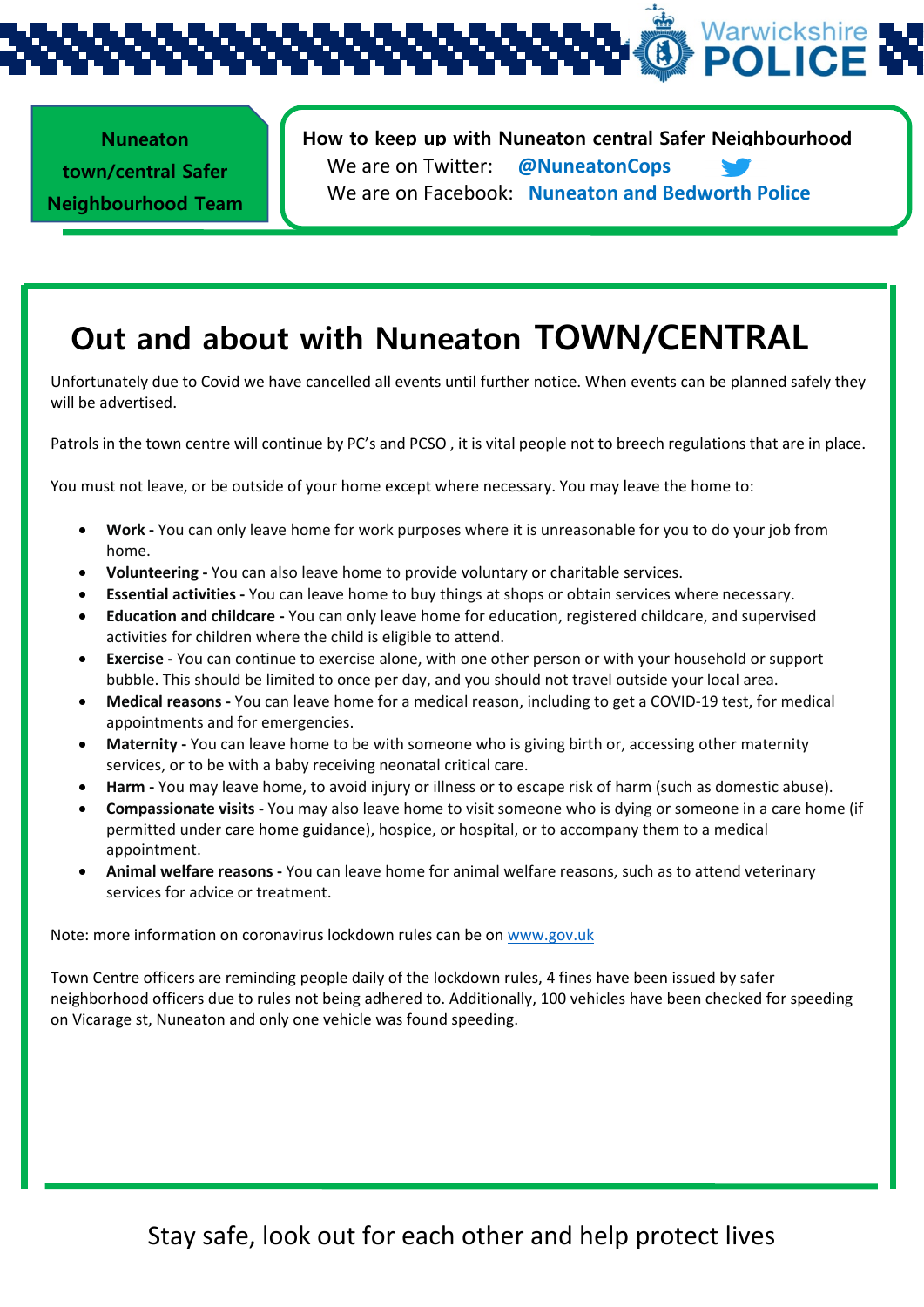# **INCREASES IN DOG THEFT…**

**Your local Safer Neighbourhood Teams recognise the increase in the national crime trend of dog theft. We want to share some advice with you, things you can do to protect your beloved pets.**

# **Protect your dog from thieves**

- **Never leave your pet tied-up unattended, such as outside shops for example. THINK…would you leave your wallet or handbag outside???**
- **Make sure your dog is wearing a collar and ID tag when in a public place (it is the law) Include your surname, house number/post code. DO NOT ADVERTISE THE DOGS NAME!**
- **Ask your vet to check your dog's microchip to ensure it is still 'live' and can be detected.**
- **Log on to the microchip and ensure your contact details are up-to-date.**
- **Train your dog not to go out of your sight on walks. Use an extending lead if the dog does not comply.**
- **Beware of strangers who show interest in your dog: don't give details about your dog. Don't allow strangers to have their photograph taken with your dog.**
- **Ensure your garden or outside space is secure. Check it regularly for wear and tear or gaps. It should keep your dog in and trespassers out. Keep your dog in view when it goes out into the garden, don't leave it unattended.**
- **BREEDERS - Be mindful where and how you advertise puppies for sale. Is it a secure site? Are your contact details secure? Are your kennels secure?**

#### **When walking your dog:**

- **Vary your route and times of walks. Stick to well lit, open areas where you can see around you.**
- **Walk with another person – even the current guidelines allow this, just maintain social distance.**
- **Carry a panic alarm or something that will attract attention to yourself should you find yourself confronted.**
- **Keep your dog 'building side' of yourself when walking along the road. This restricts the accessibility to the lead from a passing vehicle**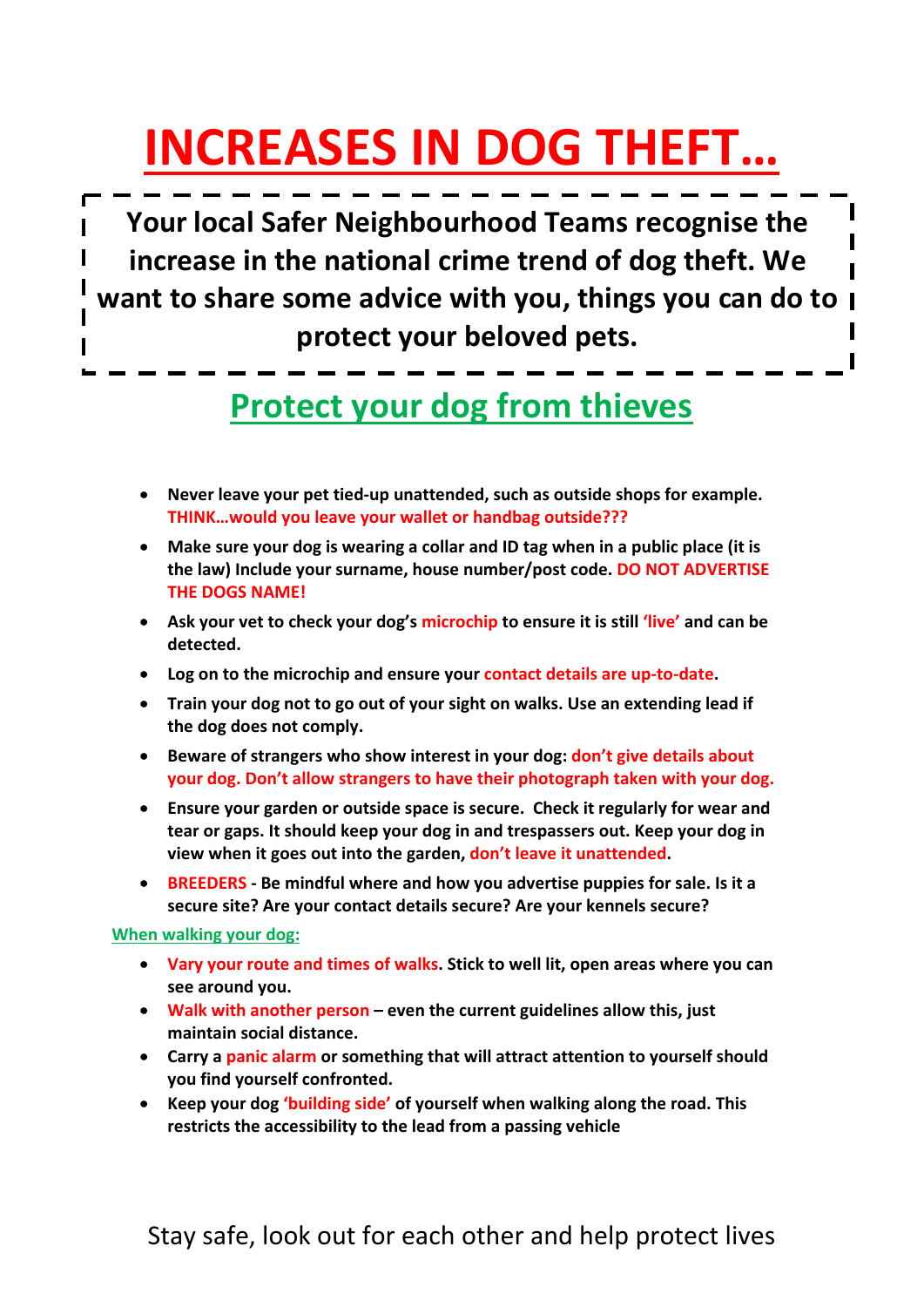

#### **Dog theft – Crime advice**

#### **Contact Warwickshire Police**

If you believe your dog has been stolen rather than escaping or otherwise going missing, you should report the theft to Warwickshire Police on 101 providing as much information as possible about:

- The description of your dog.
- Dates and times for when you last saw your dog.
- The circumstances around your dog's disappearance.
- Contact names and numbers of anyone you believe may have access to your dog.
- Descriptions of people or vehicles seen acting suspiciously in the area.

#### **Protect your dog from thieves**

- Never leave your pet tied-up unattended, such as outside shops for example.
- Make sure your dog is wearing a collar and ID tag when in a public place, as you are now required to do by law. Include your surname, telephone number, address and full post code and if there's room, put 'microchipped' on the tag if your dog has a chip.
- Ensure your dog can be [permanently](http://www.nottinghamshire.police.uk/advice/animals/microchip) identified by its microchip. A microchip is normally sufficient to identify your pet if it does become lost or stolen.
- Ask your vet to check your dog's microchip every year to ensure your details are accurate and up-to-date.
- From 6 April 2016, all dogs must be microchipped and registered to an approved database by the time they are eight weeks old. Puppies can usually be microchipped from four weeks of age depending on their size, so ensure this is done as soon as possible.
- Keep all documentation relating to your dog(s) in a safe place. Include clear photos of front and side profiles of your dog. Make a note or take a picture of any unusual markings.
- Be cautious when choosing someone who will care for your dog(s) while you are at work, in hospital or on holiday. Be clear about when the dog will be handed over and who will collect it.
- Use a registered boarding kennel or professional dog carer with documentation to this effect unless you know someone who is trustworthy that will care for your dog in your absence.
- Train your dog not to go out of your sight on walks. Use an extending lead if the dog does not comply. Vary your walk times and routes.
- Beware of strangers who show interest in your dog: don't give details about your dog. Don't allow strangers to have their photograph taken with your dog.
- Ensure your garden or outside space is secure. Check it regularly for wear and tear or gaps. It should keep your dog in and trespassers out. Keep your dog in view when it goes out into the garden, don't leave it unattended.

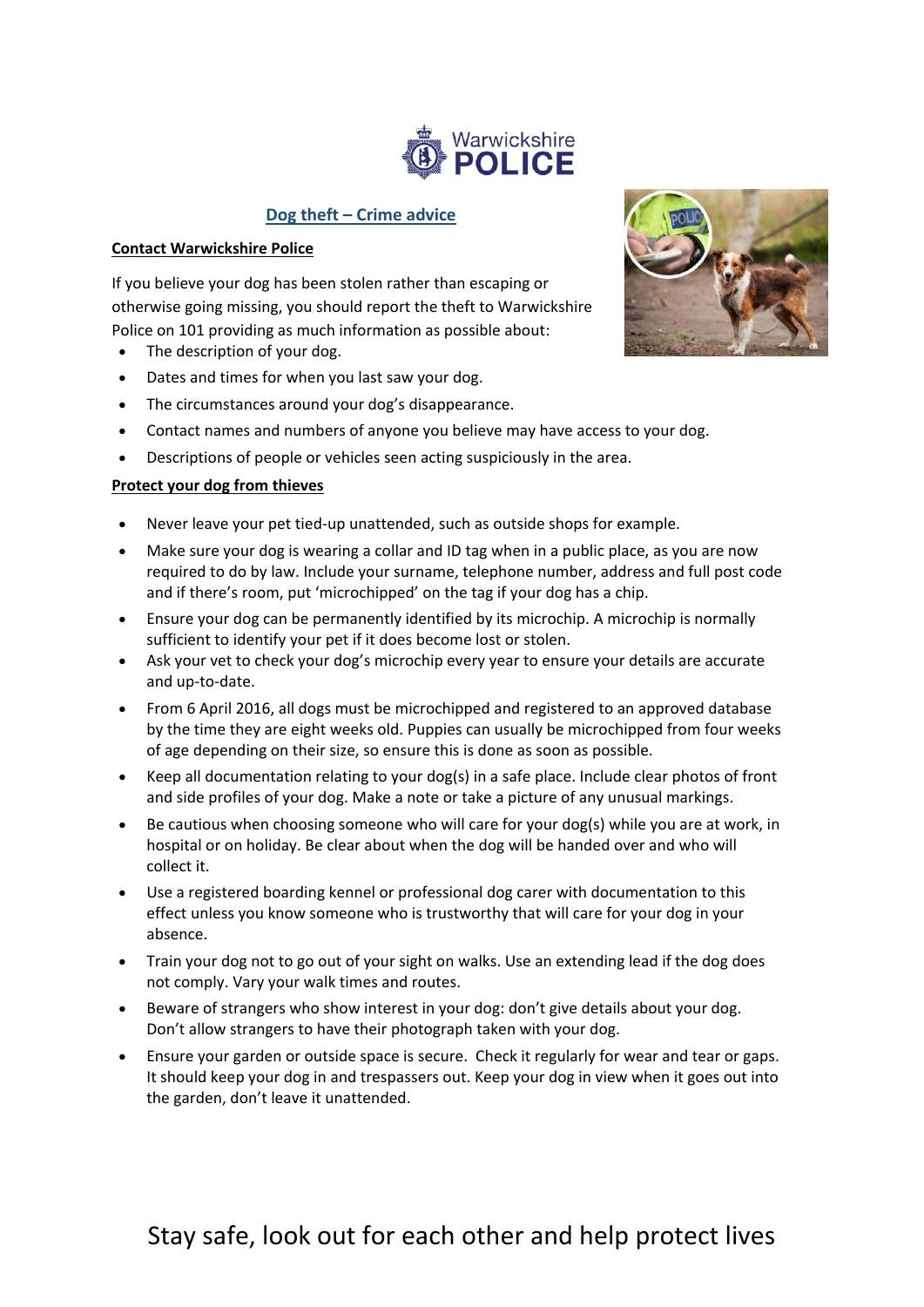### **Word search**

| S            | Q            | W            | E  | E            | P            | T            | D            | E            | M              | <b>I</b>     | C            | R            | Τ            | Y            | U            | $\mathbf{I}$   | V            |
|--------------|--------------|--------------|----|--------------|--------------|--------------|--------------|--------------|----------------|--------------|--------------|--------------|--------------|--------------|--------------|----------------|--------------|
| O            | P            | A            | C  | S            | D            | F            | G            | H            | J              | К            | A            | L            | L            | Z            | Z            | X              | A            |
| $\mathsf{C}$ | X            | $\mathsf{C}$ | O  | V            | B            | B            | $\mathsf{N}$ | M            | N              | Q            | R            | W            | W            | E            | R            | T.             | $\mathsf{C}$ |
| $\mathsf{I}$ | Y            | H            | M  | $\cup$       | U            | $\mathbf{I}$ | $\Omega$     | $\Omega$     | P              | P            | E            | A            | S            | S            | D            | F              | $\mathsf{C}$ |
| A            | G            | E            | M  | G            | H            | $\mathsf{J}$ | K            | L            | $\mathsf{C}$   | $\mathsf Z$  | X            | D            | $\vee$       | $\mathsf{C}$ | B            | $\mathsf{N}$   | $\mathbf{I}$ |
| L            | M            | A            | U  | N            | N            | B            | $\vee$       | $\mathsf{C}$ | H              | X            | Z            | P            | $\mathsf{I}$ | $\cup$       | R            | T              | N            |
| D            | K            | L            | N  | L            | G            | P            | F            | D            | A              | S            | $\mathsf{C}$ | X            | S            | H            | P            | P              | E            |
| $\mathsf{I}$ | W            | $\mathsf{T}$ | L  | E            | R            | O            | Y            | T            | $\mathsf{R}$   | H            | G            | F            | T            | S            | S            | A              | Y            |
| S            | W            | H            | T  | F            | G            | S            | H            | $\mathsf{J}$ | $\overline{1}$ | $\mathsf{L}$ | N            | D            | A            | S            | Q            | L              | Q            |
| T            | D            | F            | Y  | R            | T            | $\mathbf{I}$ | Y            | Q            | T              | $\vee$       | D            | R            | Y            | T            | Y            | $\Omega$       | K            |
| A            | M            | К            | P  | N            | J            | $\mathsf{T}$ | U            | Y            | Y              | $\mathsf{T}$ | F            | C            | S            | X            | A            | $\mathsf{C}$   | U            |
| N            | D            | F            | н  | B            | $\mathsf{C}$ | $\mathbf{I}$ | Z            | W            | E              | E            | F            | $\vee$       | A            | W            | R            | K              | Y            |
| C            | W            | R            | M  | N            | T            | $\vee$       | D            | Н            | $\mathsf{C}$   | $\sf S$      | $\sf S$      | R            | F            | D            | v            | D              | X            |
| $\mathbf{I}$ | Y            | $\mathsf{T}$ | E. | w            | A            | E            | D            | B            | U              | B            | B            | L            | E            | G            | v            | O              | S            |
| N            | K            | K            | H  | V            | $\mathsf{C}$ | S            | $\mathsf{T}$ | Y            | M              | N            | V            | Z            | A            | Q            | L            | W              | K            |
| G            | J            | M            | A  | S            | K            | $\mathsf{I}$ | V            | D            | Y              | P            | F            | F            | M            | W            | R.           | N              | Y            |
| $\mathsf{N}$ | B            | $\vee$       | C  | X            | Z            | W            | $\mathsf{R}$ | T            | G              | J            | К            | L            | $\mathsf S$  | Q            | D            | F              | G            |
| X            | F            | $\mathsf{R}$ | E  | S            | H            | A            | $\mathbf{I}$ | $\mathsf{R}$ | Z              | $\mathsf{R}$ | T            | K            | L            | F            | G            | B              | T            |
| M            | N            | F            | D  | $\mathsf{T}$ | $\cup$       | A            | $\Omega$     | F            | D              | X            | Z            | P            | P            | D            | $\mathsf{L}$ | $\overline{A}$ | E            |
| Z            | W            | H            | G  | W            | A            | S            | H            | H            | A              | N            | D            | S            | R            | D            | 0            | B              | S            |
| Q            | $\mathsf{C}$ | D            | H. | F            | F            | Y            | J            | K            | L              | H            | M            | $\mathsf Z$  | Q            | P            | v            | $\Omega$       | $\mathsf{T}$ |
| M            | N            | B            | H  | $\mathsf{T}$ | D            | X            | H            | Z            | L              | S            | D            | R            | O            | $\mathsf{R}$ | E            | P              | $\mathsf{C}$ |
| S            | U            | P            | P  | $\mathsf{O}$ | R            | $\mathsf{T}$ | $\mathsf{Z}$ | P            | H              | P            | $\vee$       | $\mathbf{I}$ | R            | U            | S            | $\circ$        | К            |

- MASK - WASH HANDS - SUPPORT - SOCIAL DISTANCING - FRESH AIR - STAY SAFE

VACCINE -<br>POSITIVE -

- EPIDEMIC VIRUS<br>- RHS POSITIVE - EPIDEMI<br>CARE - NHS<br>PPE - HEALTH

- PPE<br>BUBBLE BUBBLE - LOCKDOWN<br>CHARITY - COMMUNITY

GLOVES

COMMUNITY

Stay safe, look out for each other and help protect lives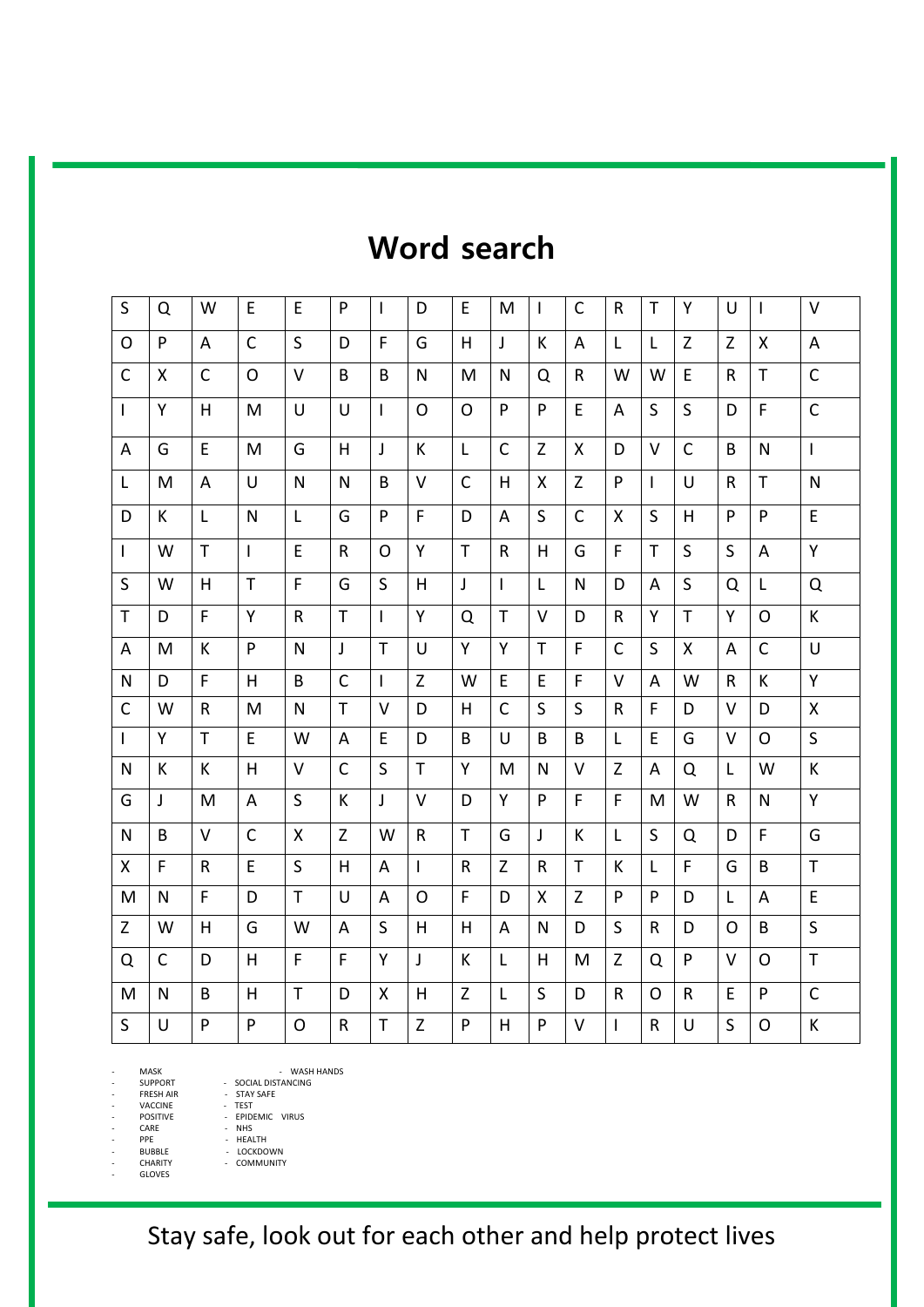# **News…..**

Nuneaton central and Nuneaton south will be holding a local Facebook live forum on the Coton, Hilltop & Caldwell Neighbourhood Watch Facebook group on the 2<sup>nd</sup> of March at 19:00 hrs. Please feel free to join us and talk to your local officers.

Robert Conway has been sentenced due to breaching probation restrictions. He was arrested by PC Cooper and Roberts from Central safer neighbourhood team. Criminal behaviour order remains in place for Mr Conway.

4 Covid fines have been issued within town centre.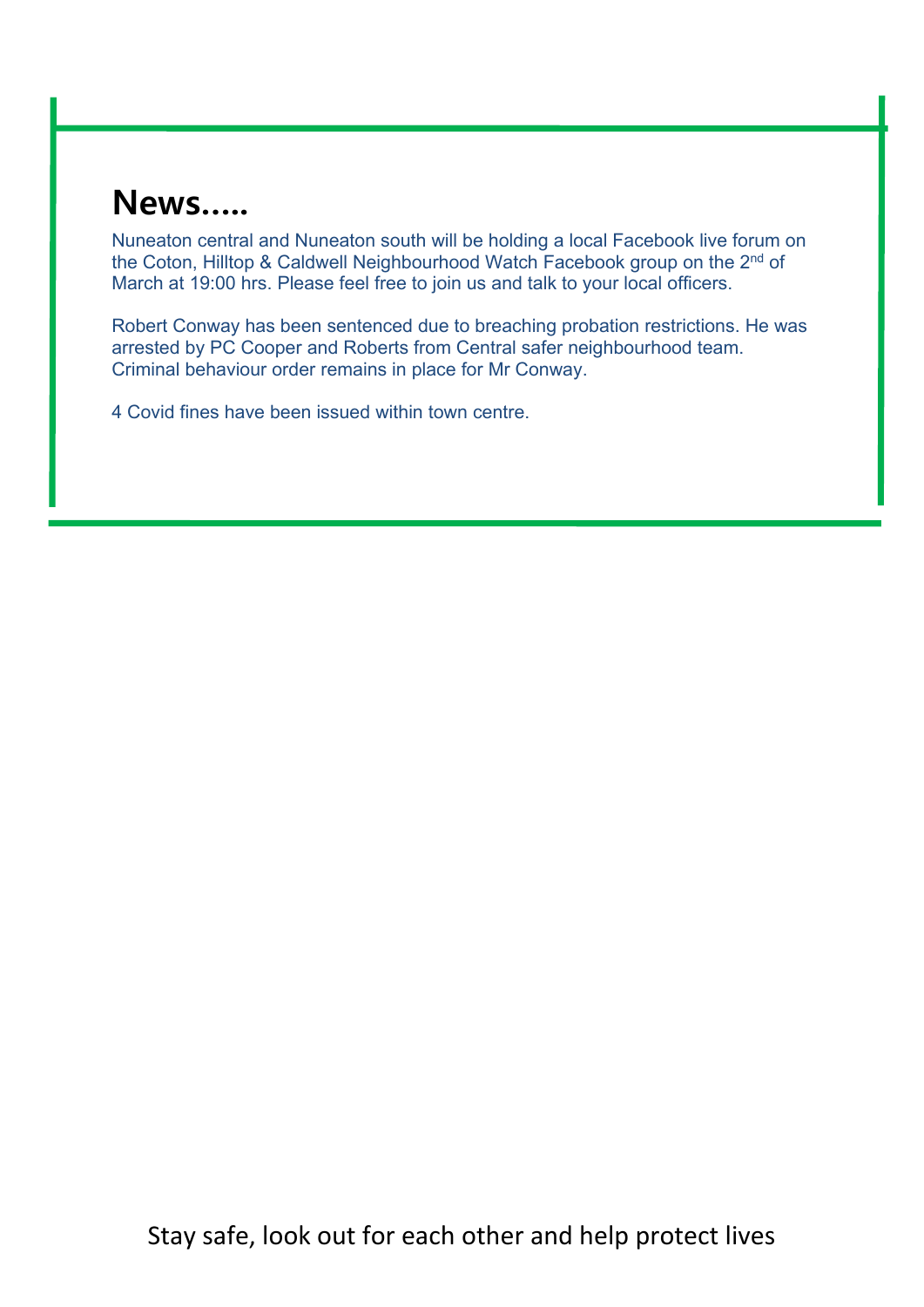

### **Warwickshire Police Cadet Recruitment**

 **interested in joining the Police Cadet scheme**

**Please email [lee.marston@warwickshire.pnn.police.uk](mailto:lee.marston@warwickshire.pnn.police.uk)**



How to contact Nuneaton Central SNT By email; **nc.snt@warwickshire.pnn.police.uk**



**Nuneaton central Community** 

#### **RECENT EVENTS THAT HAVE TAKEN PLACE….**

If you think you may have seen or heard anything suspicious or have any information about this incident then please call Warwickshire Police on 101 or alternatively you can call Crimestoppers anonymously on 0800 555 111

Stay safe, look out for each other and help protect lives